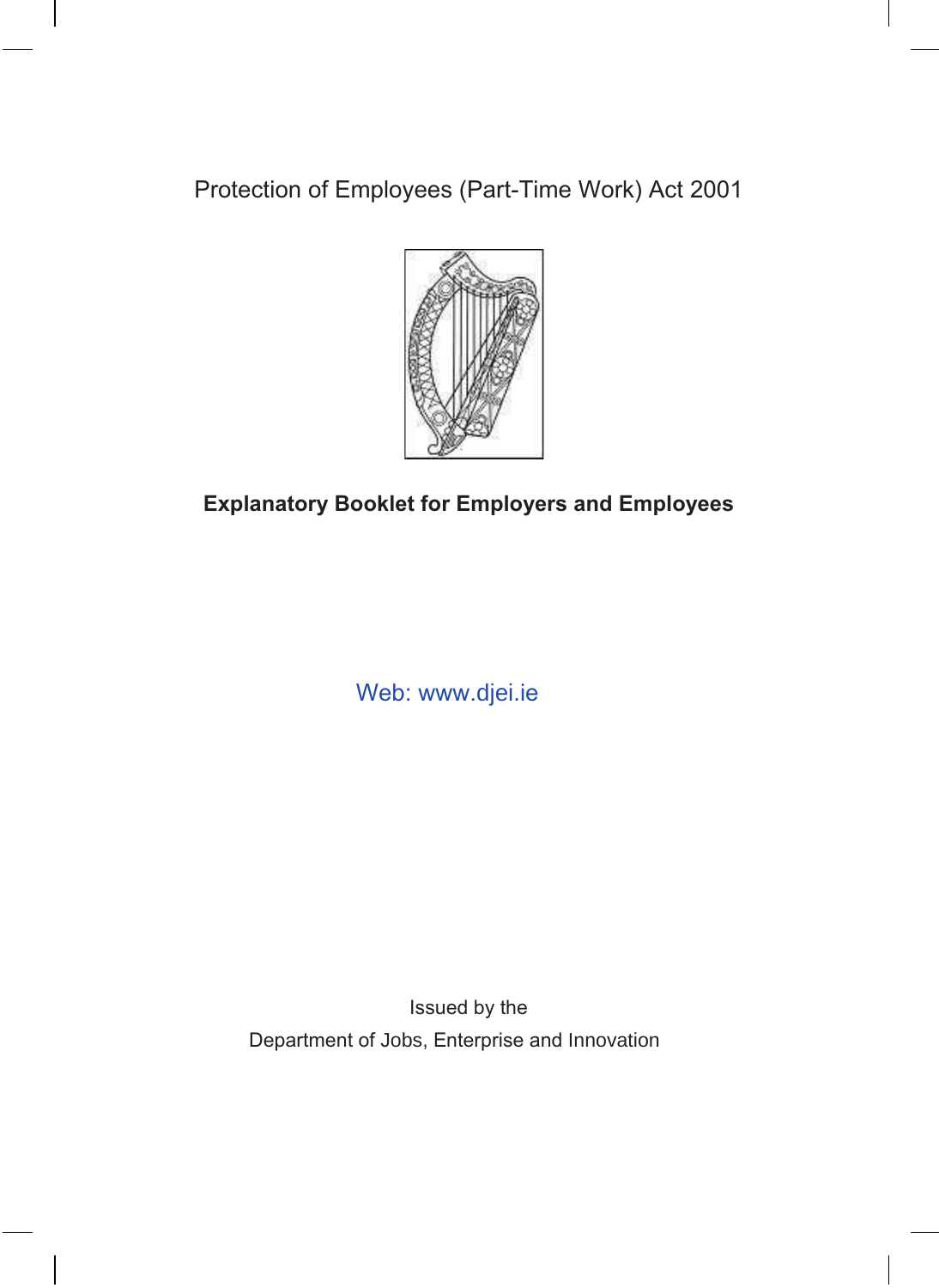# Protection of Employees (Part-Time Work) Act 2001 **EXPLANATORY BOOKLET**

The purpose of this booklet is to provide general guidance on the Act to employees and employers in non-legal language. The **booklet outlines the rights and obligations under the Act. It is important to note that this is an information booklet and not a legal interpretation of the Act.** 

**In cases of doubt or where further information is required, interested parties should refer to the Act or contact the National Employment Rights Authority, O'Brien Road, Carlow, Co. Carlow.** 

**Telephone: 059 917 8990 Lo-Call: 1890 80 80 90\* Website: www.employmentrights.ie**

#### **Further copies of the booklet may be obtained from NERA**

#### **Other useful telephone numbers:**

| Department of Jobs,                | 01 631 2121          |
|------------------------------------|----------------------|
| Employment & Innovation            | Lo-Call 1890 220 222 |
| Labour Court                       | 01 613 6666          |
|                                    | Lo-Call 1890 220 228 |
| <b>Labour Relations Commission</b> | 01 613 6700          |
|                                    | Lo-Call 1890 220 227 |
| <b>Rights Commissioner Service</b> | 01 613 6700          |
|                                    | Lo-Call 1890 220 227 |
| <b>Pensions Board</b>              | 01 613 1900          |

Note: The Lo-Call numbers may be used by callers from outside the 01 area.

\* Note that the rates charged for the use of 1890 (Lo-Call) numbers may vary among different service providers.

Department of Jobs, Enterprise and Innovation, Dublin 2.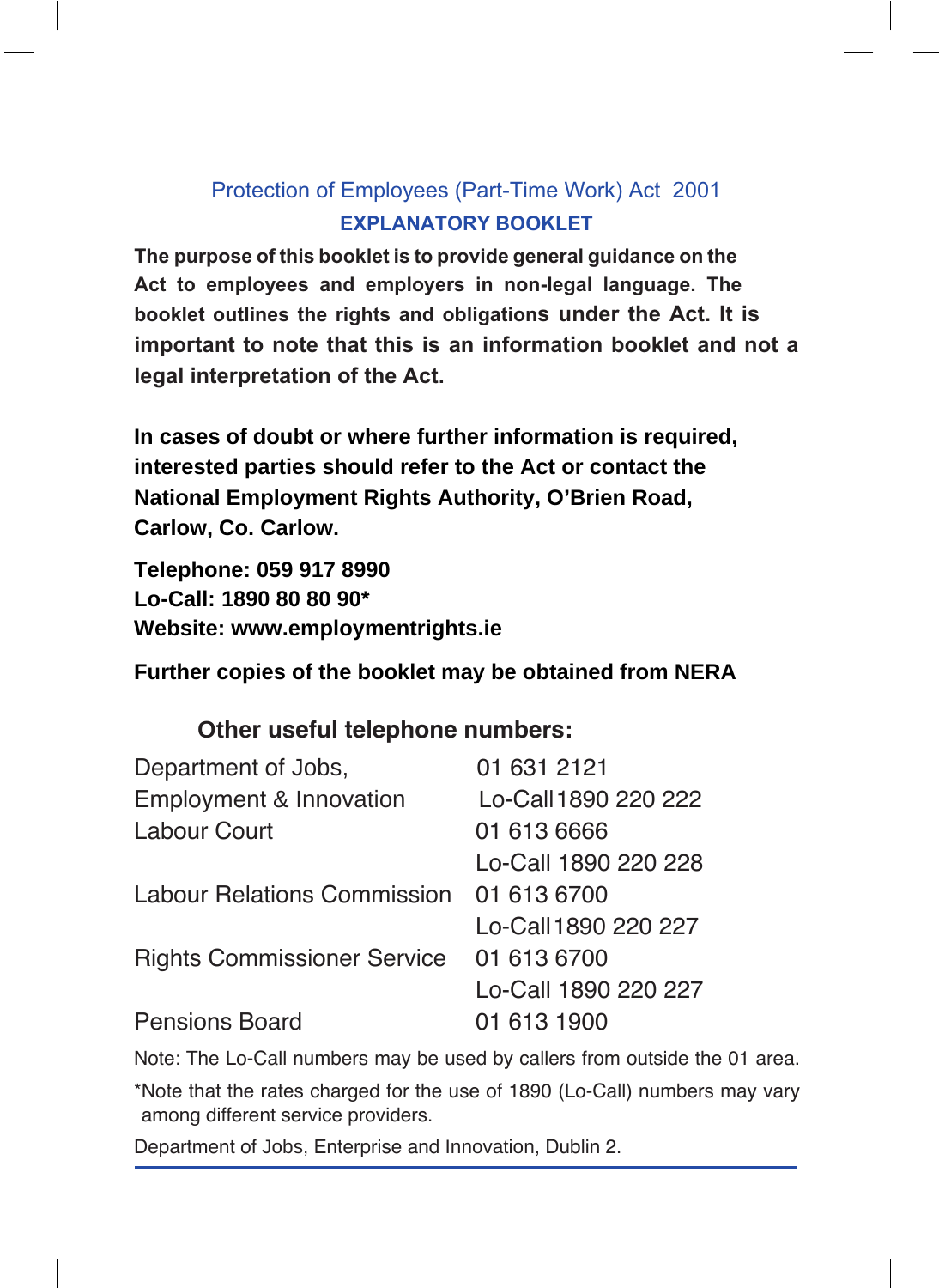# Contents

| Paragraph       |                                                           | Page           |
|-----------------|-----------------------------------------------------------|----------------|
| Number          |                                                           | Number         |
| 1.              | Purpose of the Act                                        | 4              |
| 2.              | Who is covered by the Act?                                | $\overline{4}$ |
| 3.              | Repeal                                                    | 5              |
| 4.              | <b>Main Definitions</b>                                   | 6              |
| 5.              | What is a comparable employee?                            | $\overline{7}$ |
| 6.              | In what circumstances can a part-time employee be         |                |
|                 | compared to a comparable full-time employee?              | 8              |
| 7.              | To whom can an agency worker compare himself/herself?     | 9              |
| 8.              | Conditions of employment                                  | 9              |
| 9.              | Can a part-time employee seek exactly the same conditions |                |
|                 | of employment as a comparable full-time employee?         | 9              |
| 10 <sub>1</sub> | Are there circumstances where a part-time employee may    |                |
|                 | be treated in a less favourable manner than a comparable  |                |
|                 | full-time employee?                                       | 10             |
| 11.             | What is a casual worker?                                  | 12             |
| 12.             | Must an employer provide access to part-time work         |                |
|                 | to his/her employees?                                     | 13             |
| 13.             | Voidance of certain provisions in agreements              | 14             |
| 14.             | Prohibition of penalisation of an employee by an employer | 15             |
| 15.             | What constitutes penalisation of an employee?             | 15             |
| 16.             | Exception to penalisation provisions                      | 16             |
| 17.             | Protection against penalisation including dismissal       | 16             |
| 18.             | What form of redress is available under the Act?          | 17             |
| 19.             | Referral of complaints                                    | 17             |
| 20.             | <b>Rights Commissioner's Decisions</b>                    | 18             |
| 21.             | Appeal from decisions of Rights Commissioner              | 18             |
| 22.             | Appeals to the High Court                                 | 19             |
| 23.             | Referrals by the Minister to the High Court               | 19             |
| 24.             | Enforcement of Labour Court determinations                | 19             |
| 25.             | Miscellaneous provisions of the Act                       | 20             |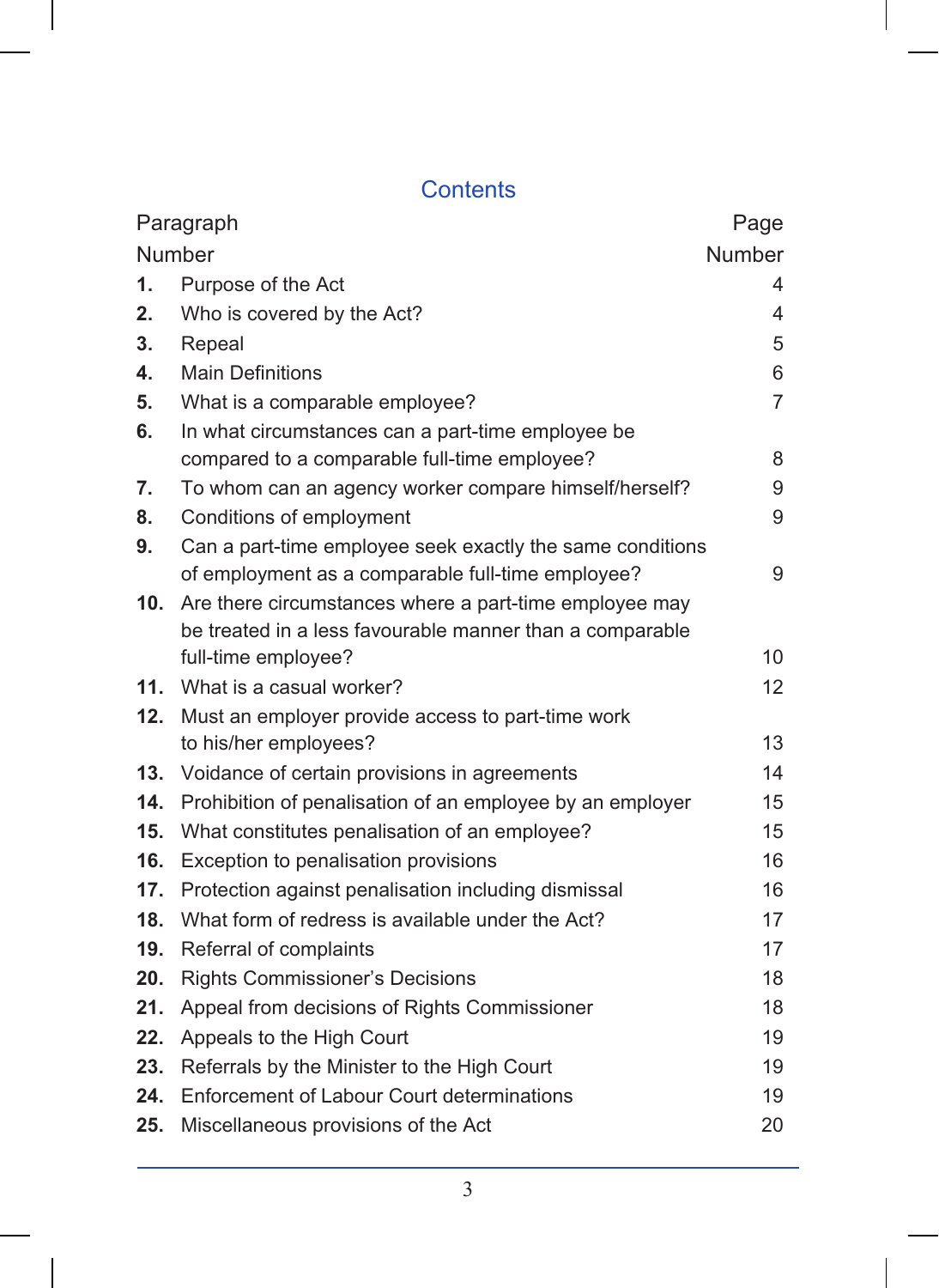# Protection of Employees (Part-Time Work) Act 2001

### **EXPLANATORY BOOKLET**

#### 1. Purpose of the Act

The Protection of Employees (Part-Time Work) Act 2001 (No. 45 of 2001) came into operation on 20th December 2001.

The purpose of the Act is to implement Directive 97/81/EC of 15 December 1997 concerning the Framework Agreement on part-time work concluded by UNICE, CEEP and the ETUC is:

- $(i)$ to provide that a Part-Time Employee (as defined) cannot be treated in a less favourable manner than a comparable full-time employee in relation to conditions of employment;
- $(ii)$ to provide that all employee protection legislation applies to a part-time employee in the manner as it already applies to a full-time employee. Any qualifying conditions (with the exception of any hours thresholds) applying to a full-time employee in any of that legislation, also apply to a part-time employee;
- to improve the quality of part-time work and  $(iii)$
- to facilitate the development of part-time work on a voluntary  $(iv)$ basis and to contribute to the flexible organisation of working time in a manner which takes into account the needs of employers and workers.

#### 2. Who is covered by the Act?

In general, the Act applies to any Part-Time Employee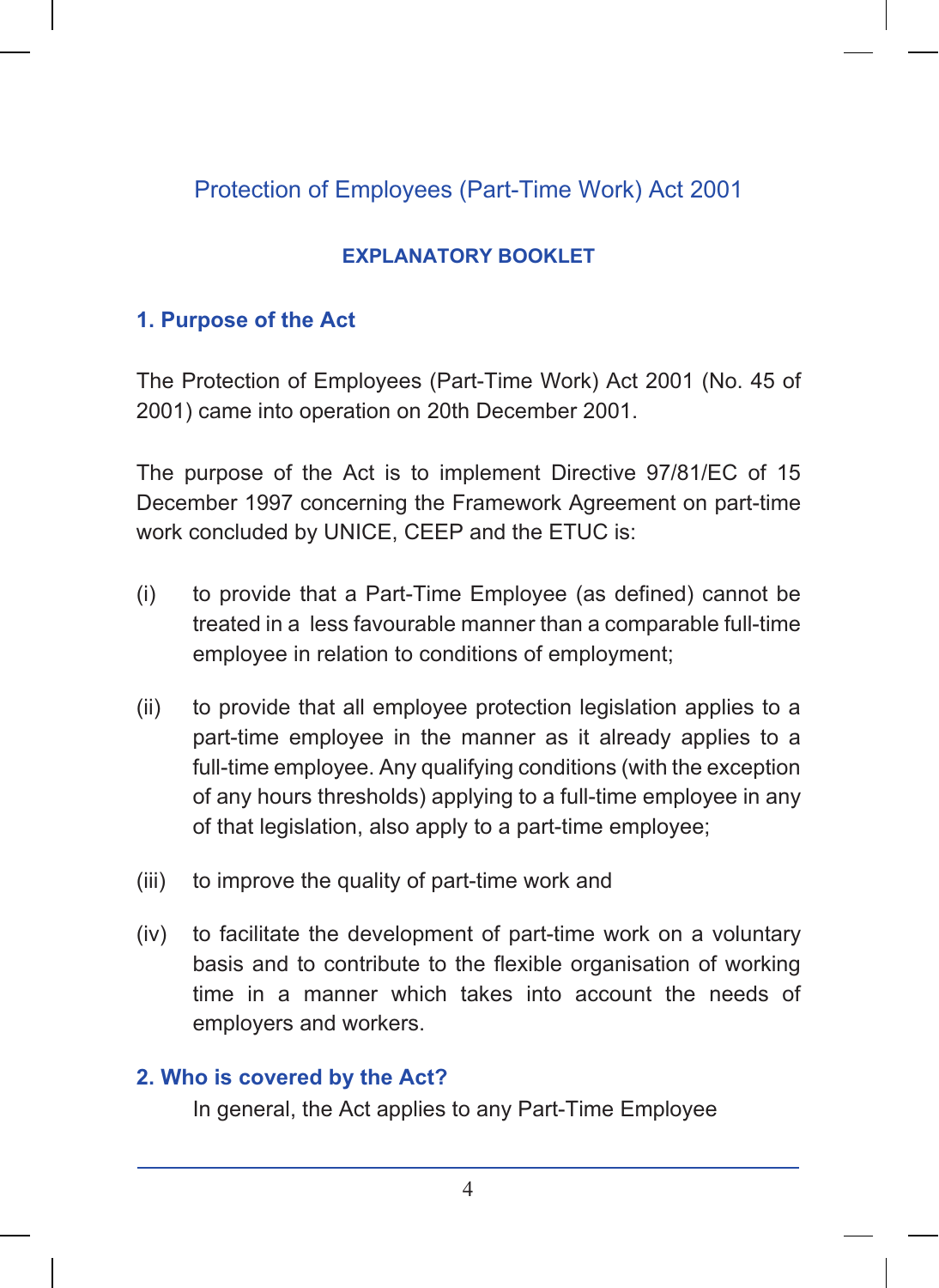working under a contract of employment or apprenticeship

employed through an employment agency or

holding office under, or in the service of, the State including members of the Garda Siochana and the Defence Forces, civil servants and emplovees of any health board, harbour authority or vocational education committee.

In the case of agency workers, the party who is liable to pay the wages (employment agency or client company) will, normally, be deemed to be the employer for the purposes of the Act and be responsible for ensuring that a part-time employee is not treated in a less favourable manner than a comparable full-time employee.

#### 3. Repeal

This Act repeals The Worker Protection (Regular Part-Time Employees) Act 1991, so that the threshold, which required that a part-time worker should be in the continuous service of the employer for not less than 13 weeks and should be normally expected to work not less than 8 hours per week for that employer, no longer applies. The calculation of continuous service for the purposes of entitlement under, for example, the Unfair Dismissals and Redundancy Payments Acts, however, still applies. Thus, in the same manner as a full-time employee, -a part-time employee will still be required to have 12 months continuous service under the Unfair Dismissals Acts and 2 years continuous service under the Redundancy Payments Acts with his/her employer from the start of the employee's employment.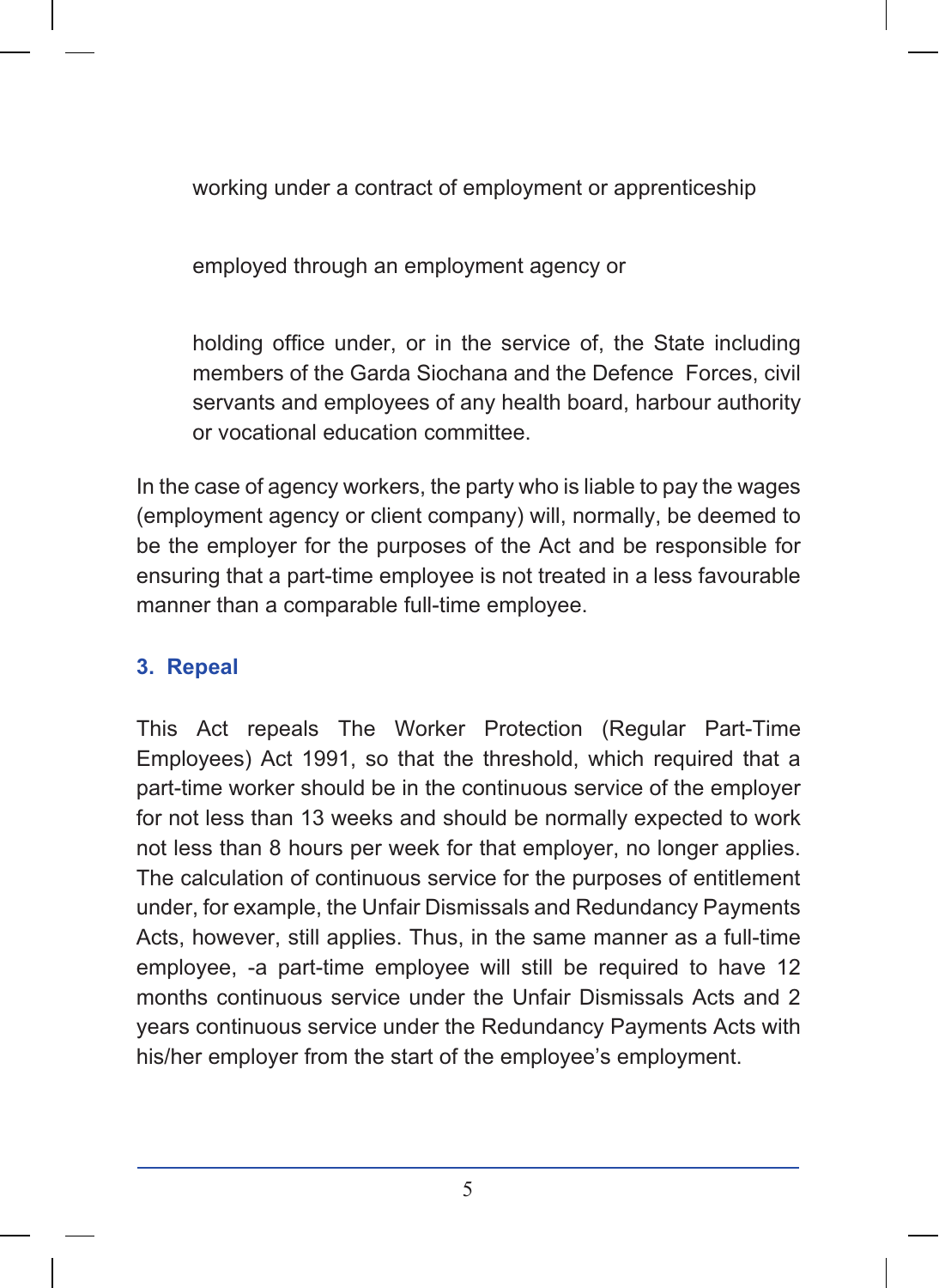# **4. Main Definitions**

The following definitions apply under the Act:

| Conditions of<br>Employment | Includes all terms and conditions of the<br>employment contract whether statutory or<br>including<br>for<br>otherwise<br>example:<br>remuneration, pensions, voluntary health<br>contributions, entitlement to sick pay, etc.                                                                                                                                                                                                                                                                                                  |
|-----------------------------|--------------------------------------------------------------------------------------------------------------------------------------------------------------------------------------------------------------------------------------------------------------------------------------------------------------------------------------------------------------------------------------------------------------------------------------------------------------------------------------------------------------------------------|
| Remuneration                | in relation to an employee, includes-                                                                                                                                                                                                                                                                                                                                                                                                                                                                                          |
|                             | (a)<br>any consideration, whether in cash or in<br>kind, which<br>the employee receives,<br>directly or indirectly, from the employer<br>in respect of the employment, and<br>any amounts the employee will be<br>(b)<br>entitled to receive on foot of any pension<br>scheme or arrangement.                                                                                                                                                                                                                                  |
| Employer                    | means, in relation to an employee, the person<br>with whom the employee has entered into or<br>for whom the employee works under (or,<br>where the employment has ceased, entered<br>into or worked under) a<br>contract<br>of<br>employment, subject to the qualification as<br>regards an agency worker that the person who<br>under the contract of employment is liable to<br>pay the wages of the individual concerned in<br>respect of the work or service concerned shall<br>be deemed to be the individual's employer. |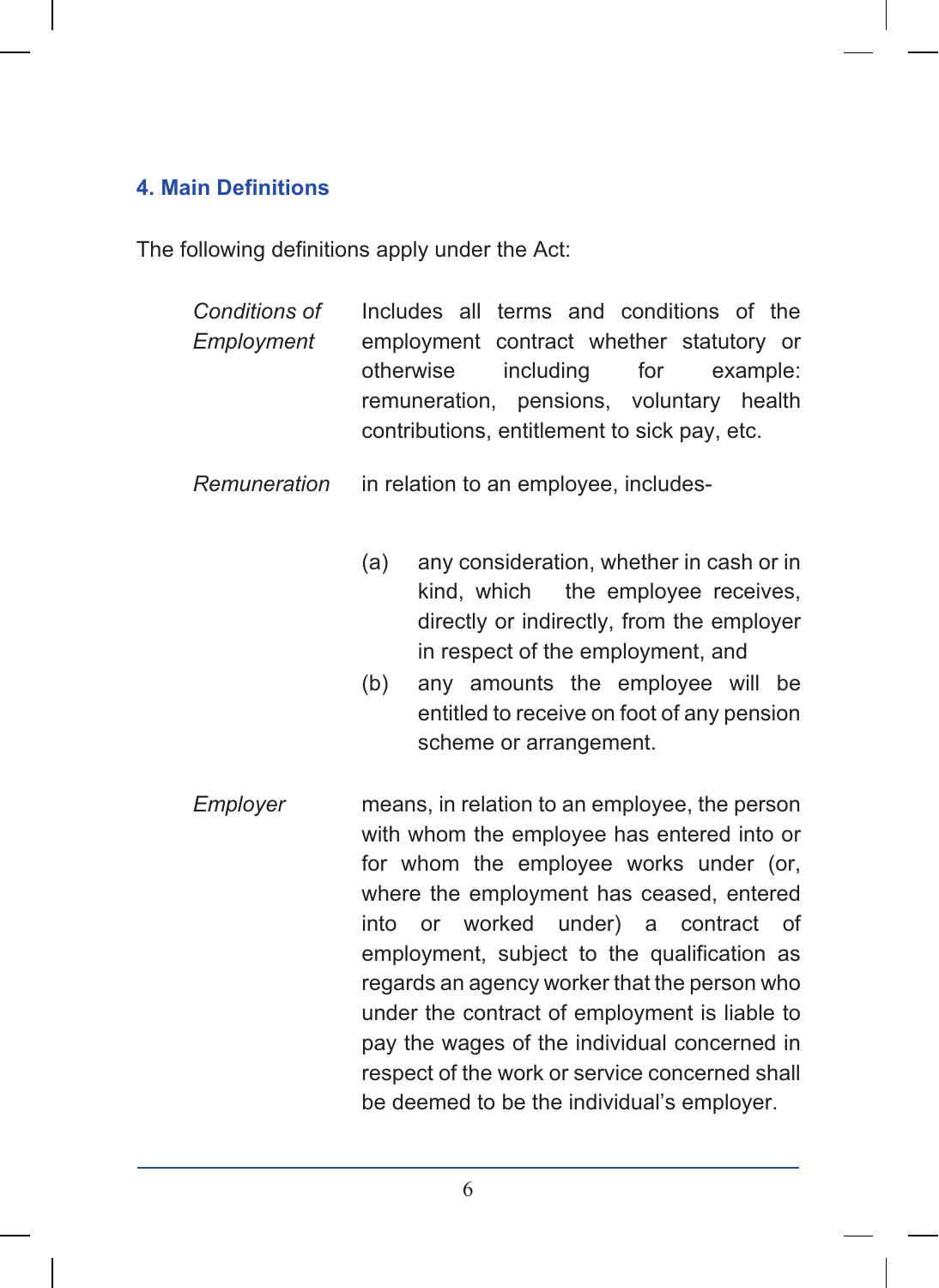Part-time means an emplovee whose normal hours of work are less than the normal hours of work of emplovee a comparable employee in relation to him/her.

**Full-time** means an employee who is not a part-time employee. employee

- Agency worker means an individual who agrees with another person, who is carrying on the business of an employment agency, to do or perform personally any work or service for a third person (whether or not the third person is party to the contract).
- Normal hours means the average number of hours worked of work by either a part-time or full-time employee each day during a reference period.
- Reference means a period, which is of not less than Period seven days nor more than twelve months duration

#### 5. What is a comparable employee?

A comparable employee is a full-time employee (of the same or opposite sex) to whom a part-time employee (defined in the Act as a "relevant part-time employee") compares himself/herself where the following conditions are met:

 $(a)$ where the comparable employee and the part-time employee are employed by the same or associated employer (and one of the conditions at paragraph 6 below is met)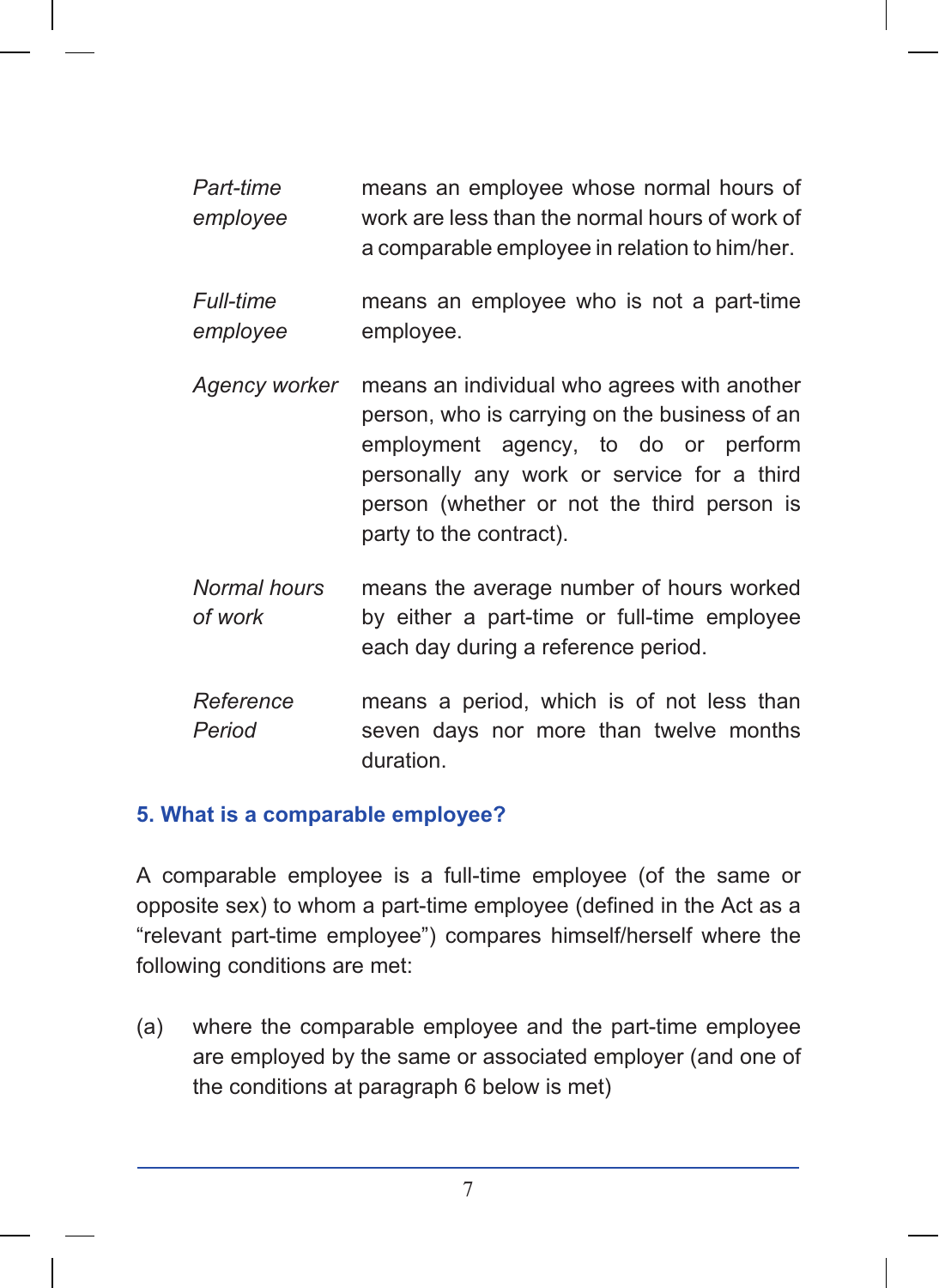- $(b)$ where (a) above does not apply (including a case where the part-time employee is the sole employee of the employer), the full-time employee is specified in a collective agreement to be a comparable employee in relation to the part-time employee, or
- $(c)$ where neither (a) or (b) above applies, the full-time employee is employed in the same industry or sector of employment as the part-time employee (and one of the conditions at paragraph 6 below is met).

#### 6. In what circumstances can a part-time employee be compared to a comparable full-time employee?

A part-time employee can be compared to comparable full-time employee-

- $(i)$ where both employees perform the same work under the same or similar conditions or each is interchangeable with the other in relation to the work.
- $(ii)$ where the work performed by one of the employees concerned is of the same or a similar nature to that performed by the other and any differences between the work performed or the conditions under which it is performed by each, either are of small importance in relation to the work as a whole or occur with such irregularity as not to be significant, and
- $(iii)$ the work performed by the part-time employee is equal or greater in value to the work performed by the other employee concerned, having regard to such matters as skill, physical or mental requirements, responsibility and working conditions.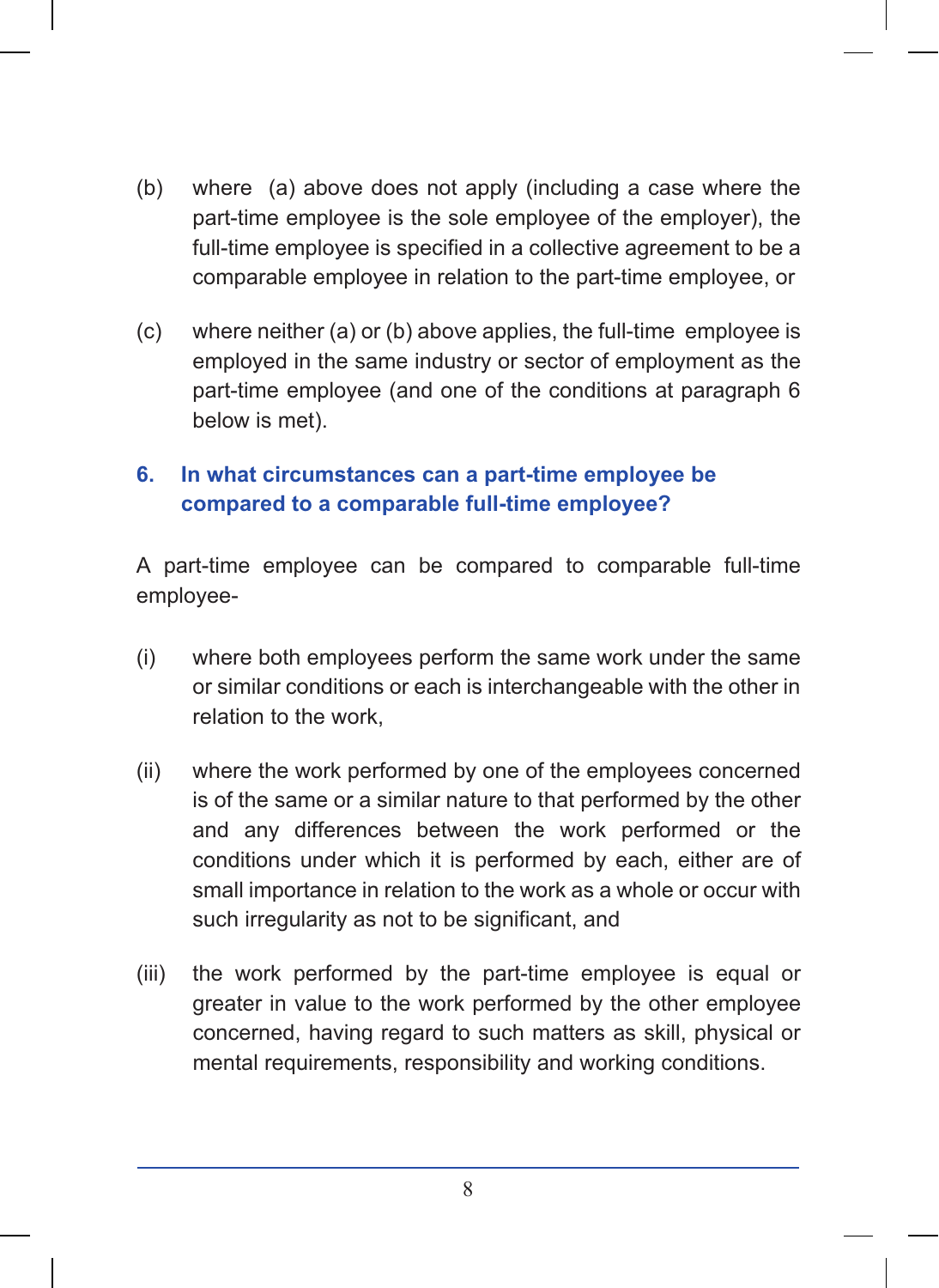## 7. To whom can an agency worker compare himself/herself?

Under the Act a part-time agency worker can only compare himself/herself to a comparable employee who is also an agency worker. Likewise a part-time employee, who is not an agency worker, cannot compare himself to an agency worker.

#### 8. **Conditions of employment**

The Act provides that a part-time employee shall not be treated in a less favourable manner in respect of his/her conditions of employment than a full-time employee (except in the circumstances set out in paragraph 10 beneath).

#### **EXAMPLES**

(a) Overtime Payment

If a full-time comparable employee is paid overtime, then a part-time employee, who compares himself/herself with that comparable full-time employee, is also entitled to overtime payment. A part-time employee is entitled to the same rate of payment for overtime work as his/her comparable full-time employee.

#### (b) Holiday Entitlement

The holiday entitlement of a part-time employee is related to the holiday entitlement of comparable full-time employee, subject to the minimum legal entitlements under the Organisation of Working Time Act 1997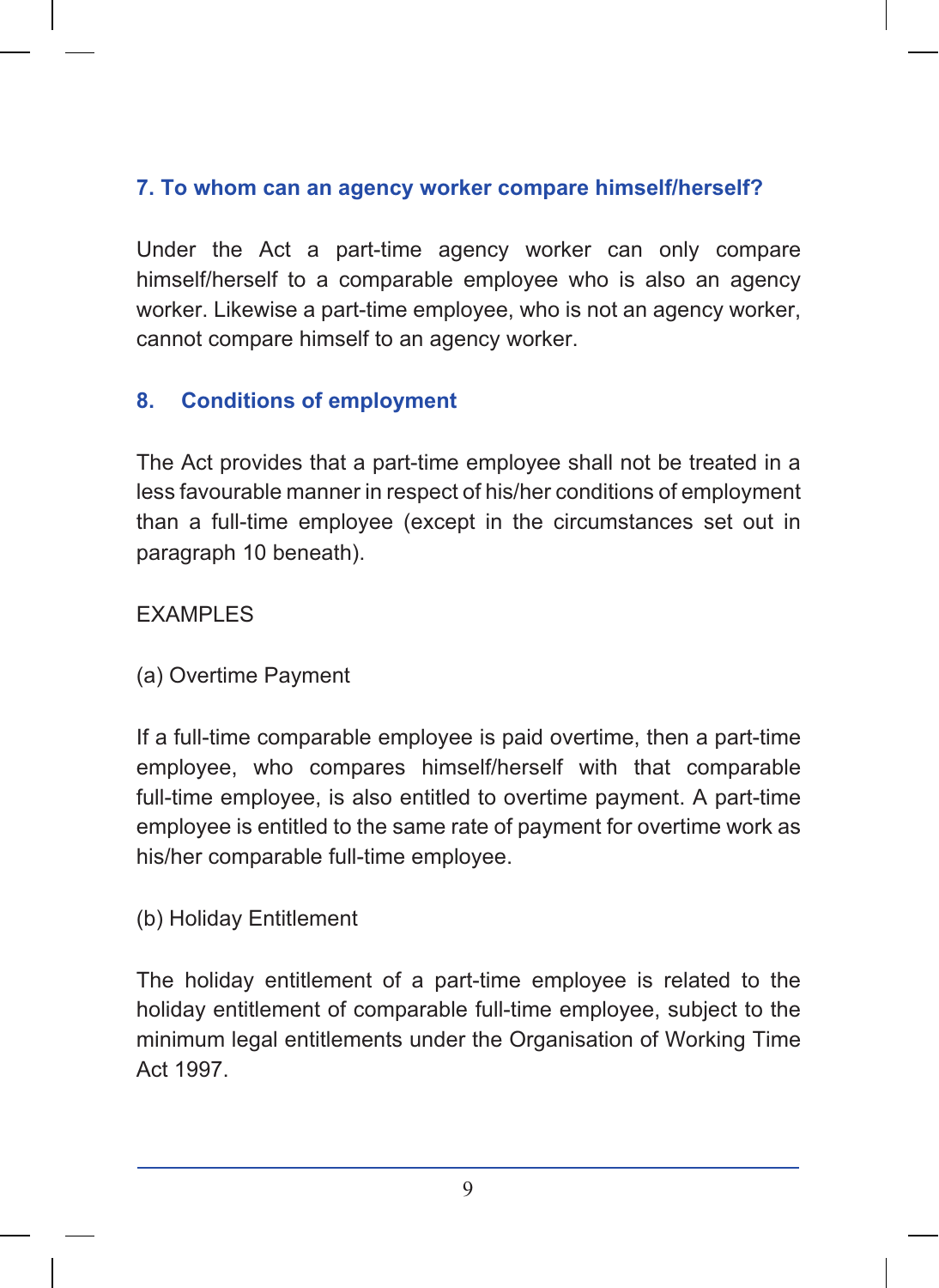Under the Organisation of Working Time Act 1997 a part-time employee's minimum annual leave entitlement is

- $(i)$ 4 working weeks in a leave year in which a part-time employee works at least 1365 hours (unless it is a leave year in which he/she changes employment)
- $(ii)$  $\frac{1}{3}$  of a working week per calendar month that the part-time employee works at least 117 hours
- $(iii)$ 8% of the hours worked in a leave year subject to a maximum of 4 working weeks. These provisions have not been altered by the terms of the Protection of Employees (Part-Time Work) Act 2001.

#### 9. Proportionate provision of certain conditions of employment

If a condition of employment is dependant on the number of hours worked by the employee then the extent to which that condition of employment is provided to a part-time employee shall be related to the proportion which the normal hours of work of that employee bears to the normal hours of work of the comparable full-time employee.

- 10. Are there circumstances where a part-time employee may be treated in a less favourable manner than a comparable full-time employee?
- Yes In the following two sets of circumstances:
- **Objective Grounds**  $(a)$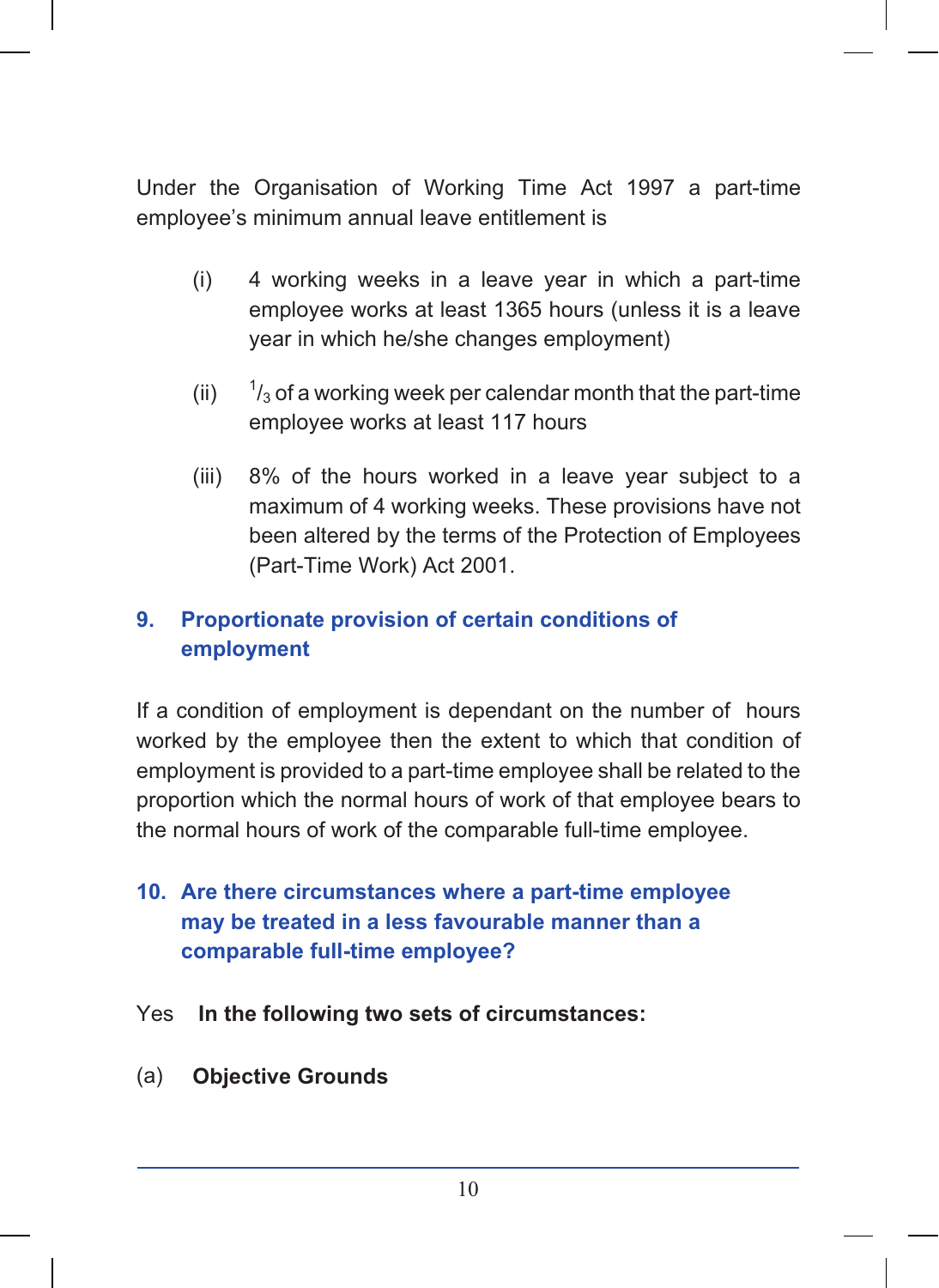The Act provides that a part-time employee may be treated in a less favourable manner than a comparable full-time employee where such treatment can be justified on objective grounds.

# What is an objective ground for treatment in a less favourable manner?

A ground would be considered as an objective ground for treatment in a less favourable manner, if it is based on considerations other than the status of the employee as a part-time worker and the less favourable treatment is for the purpose of achieving a legitimate objective of the employer and such treatment is necessary for that purpose.

If the treatment of the part-time employee is based on the part-time status of the employee then it is not an objective ground for less favourable treatment. However, what may be considered as not an objective ground in relation to a part-time employee may be considered an objective ground in relation to a casual part-time employee (see paragraph 11).

#### $(b)$ **Pensions**

The right not to be treated in a less favourable manner than a comparable full-time employee shall not apply, in relation to any pension scheme or arrangement, to a part-time employee who normally works less than 20 per cent of the normal hours of the comparable full-time employee. However, this provision does not prevent an employer and a part-time employee from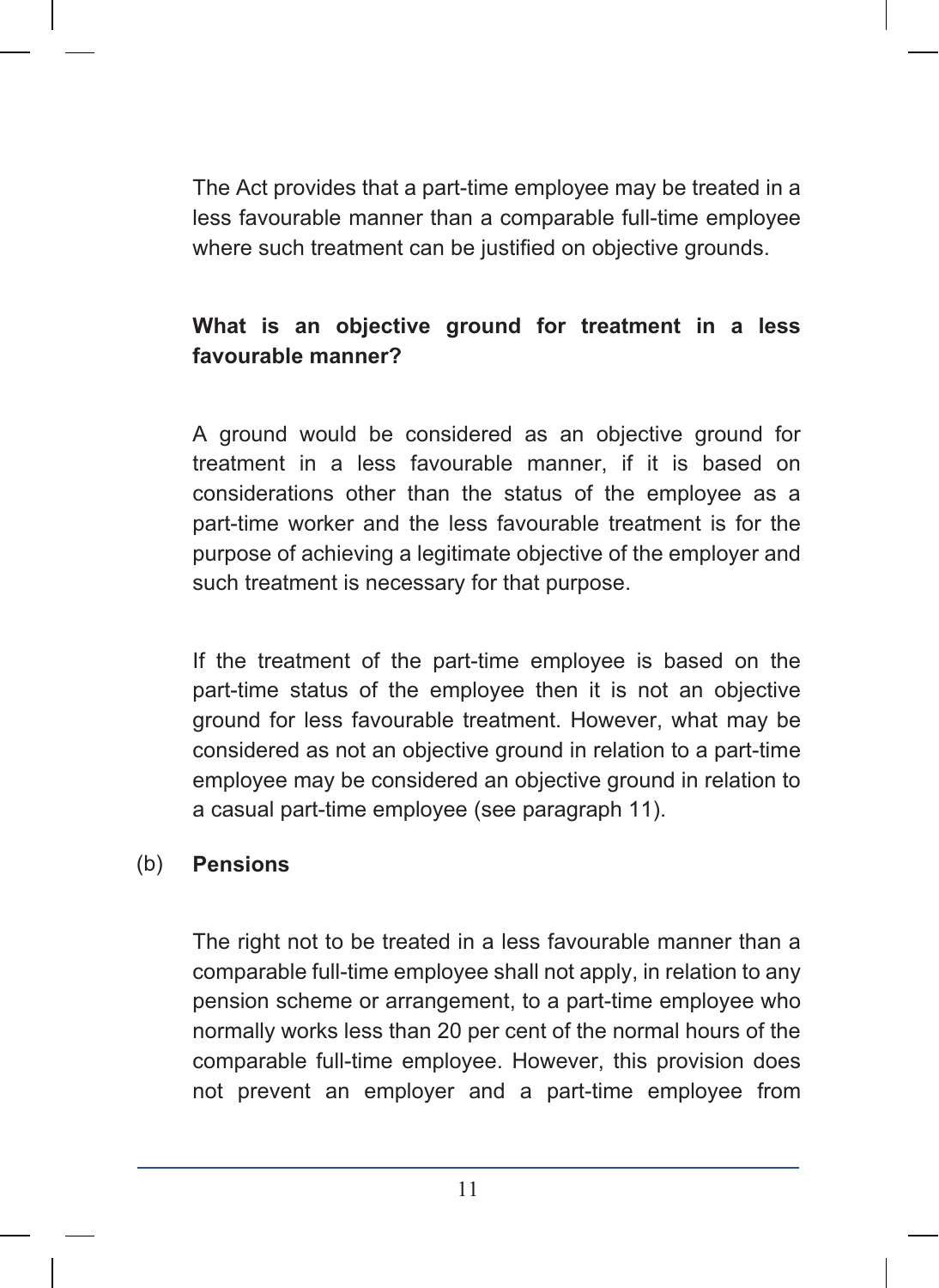entering into an agreement whereby that employee may receive the same pension benefits as a comparable full-time employee.

#### 11. What is a casual employee?

A casual employee is a part-time employee who works on a casual basis. Under the Act a part-time employee is considered as working, at a particular time, on a casual basis if-

- at that time- $(a)$ 
	- $(i)$ he or she has been in the continuous service of the employer for a period of less than 13 weeks, and
	- $(ii)$ that period of service and any previous period of service by him or her with the employer are not of such a nature as could reasonably be regarded as regular or seasonal employment, or
- if he or she fulfils, at that time, the conditions specified in an  $(b)$ approved collective agreement (as defined in section 11(5) of the Act) that has effect in relation to him and her, and regards him or her for the purposes of that agreement as working on a casual basis.

An employee's service in an employment is continuous unless that service is terminated by-

- the dismissal of him or her by the employer, or  $(a)$
- the employee voluntarily leaving his or her employment.  $(b)$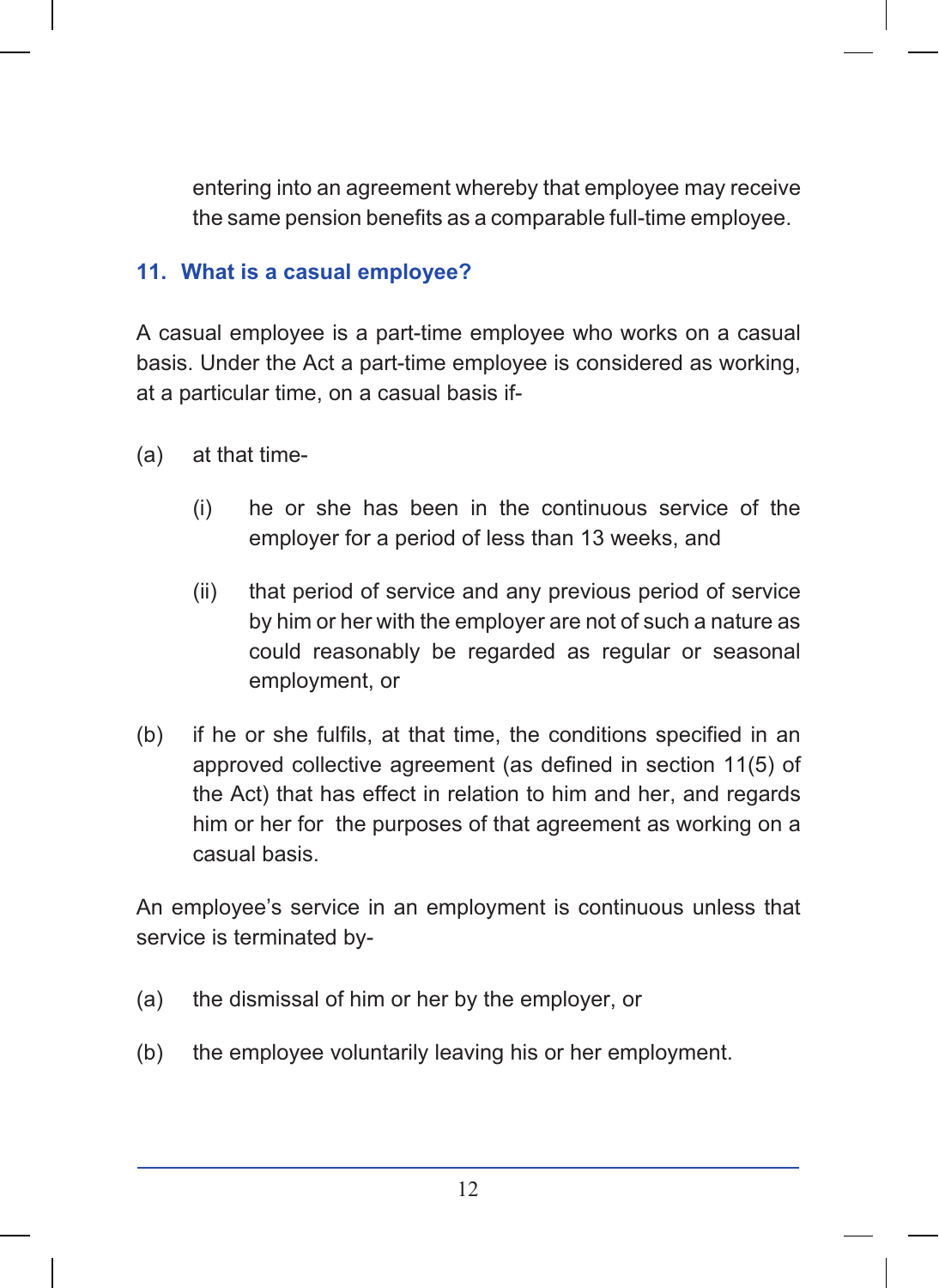The Minister for Jobs, Enterprise & Innovation shall, from time to time, cause to be reviewed the criteria required for a part-time employee to be considered as working on a casual basis. The Minister shall consult with employer and employee organisations and any other appropriate organisations with a view to reviewing such criteria. The Minister may, following such a review, make regulations prescribing a class or classes of employees as not being casual employees.

The Minister shall not make regulations, in relation to part-time employees who work on a casual basis, unless the results of the review, in his/her opinion, show that there cannot be objective grounds for treating such class, or classes, of employees in a less favourable manner than comparable full-time employees.

# 12. Must an employer provide access to part-time work to his/her employees?

#### **No**

However, the Labour Relations Commission may carry out a study of any industry and sector of employment for the purpose of identifying obstacles to the performance of part-time work in that industry or sector. Such studies may lead to the preparation and publication of codes of practice by the Labour Relations Commission.

In drawing up such codes of practice, the Labour Relations organisations. Commission shall consult. inter alia. such representative of employers and employees and such other bodies as it considers appropriate. Following this consultation process, the Commission shall determine the extent to which the preparation of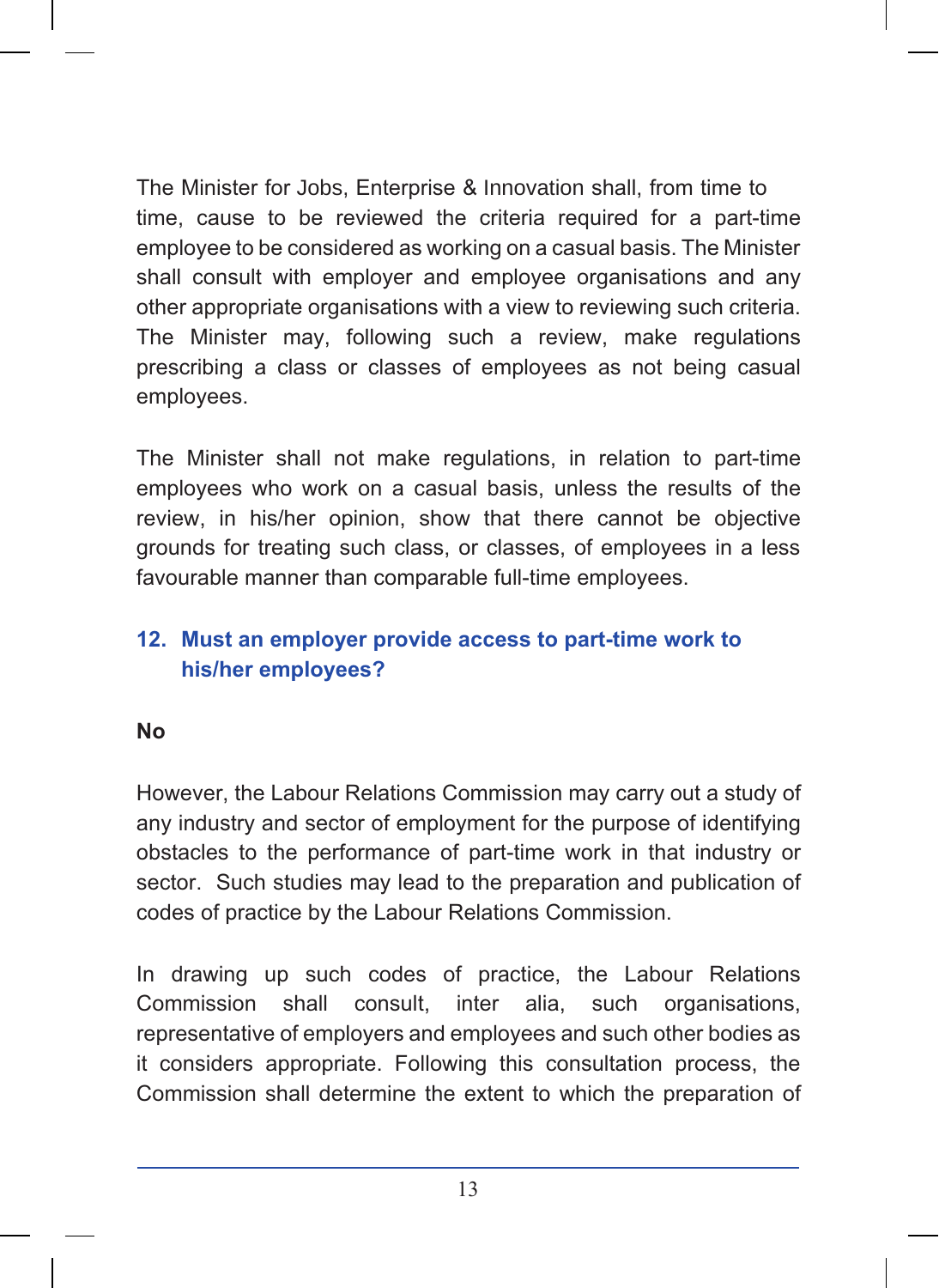codes of practice could be of practical benefit to employers and employees by identifying the steps that could be taken by employers for the purposes of meeting the requirement of Clause 5.3 of the Framework Agreement viz

As far as possible, employers shall give consideration to

requests by workers to transfer from full-time to part-time work and vice versa.

provide information on the availability of full-time and part-time positions to facilitate transfers from full time to part-time work and vice versa.

facilitate access by part-time workers to vocational training.

# 13. Voidance of certain provisions in agreements

The Act provides that a provision in any agreement shall be void in so far as it attempts to exclude or limit the application of any provision of the Act or is inconsistent with any provision of the Act.

Nothing in the Act shall be construed as prohibiting the inclusion in an agreement of a provision more favourable to an employee than any provision in the Act. References to an agreement are to any agreement, whether a contract of employment or not, and whether made before, or after, the passing of the Act.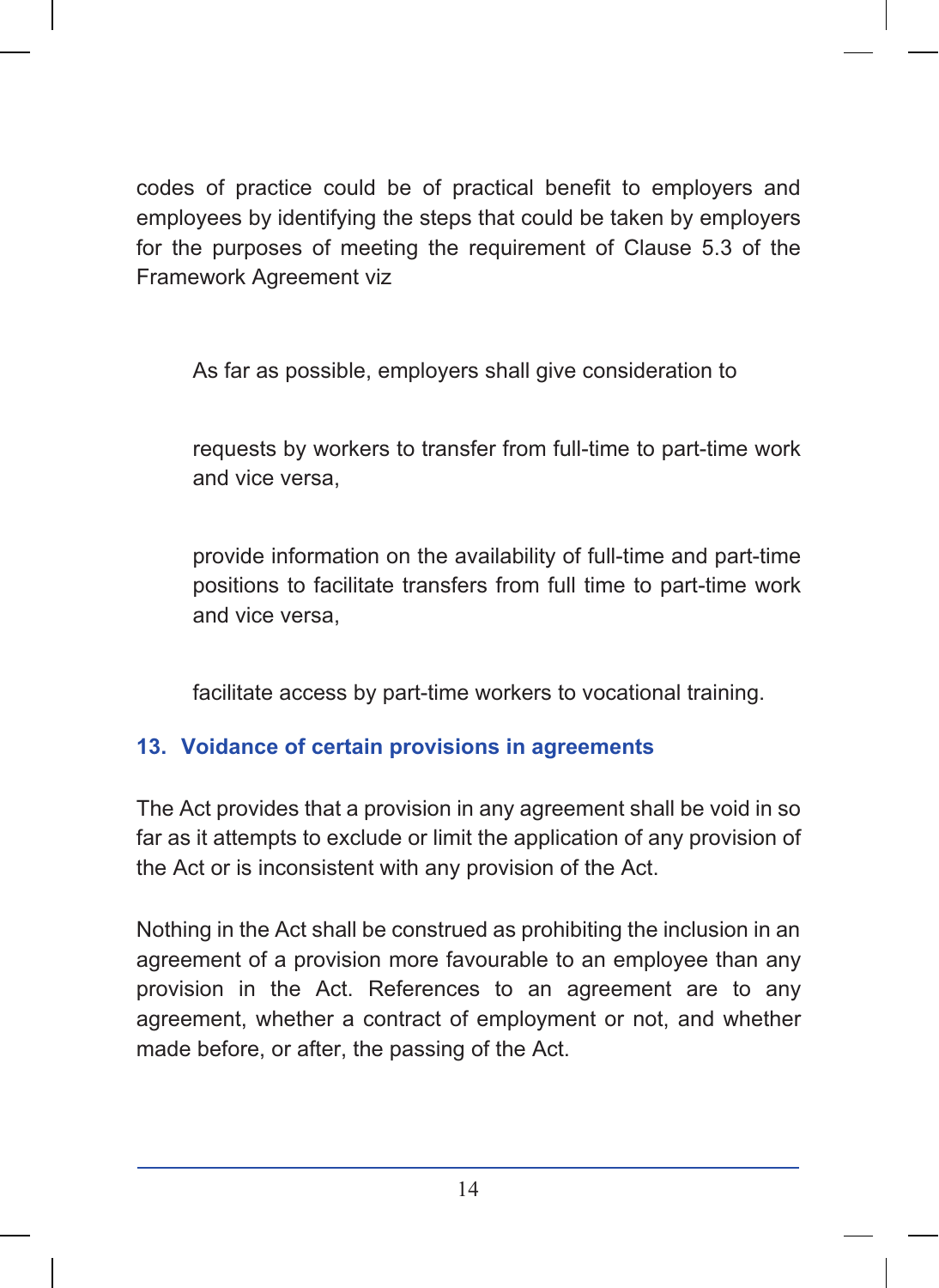# 14. Prohibition of penalisation of an employee by an employer

The Act prohibits an employer from penalising a part-time employee on the grounds that:

- (a) he/she has exercised or proposes to exercise his/her right not to be treated in a less favourable manner than a comparable full-time employee in relation to conditions of employment,
- $(b)$ he/she has in good faith opposed by lawful means an act which is unlawful under the Act.
- $(c)$ he/she has refused to accede to a request by the employer to transfer from performingfull-time work to performing part-time work or vice versa,  $or$
- $(d)$ he/she has given evidence in any proceedings under the Act or given notice of his or her intention to do so or to do any other thing referred to in  $(a)$ ,  $(b)$  or  $(c)$  above.

## 15. What constitutes penalisation of an employee?

The following constitutes penalisation by an employer of an employee:

- dismissal of the employee,  $(a)$
- $(b)$ any unfavourable change in the conditions of employment of the employee,
- any unfair treatment of the employee, including selection  $(c)$ for redundancy, or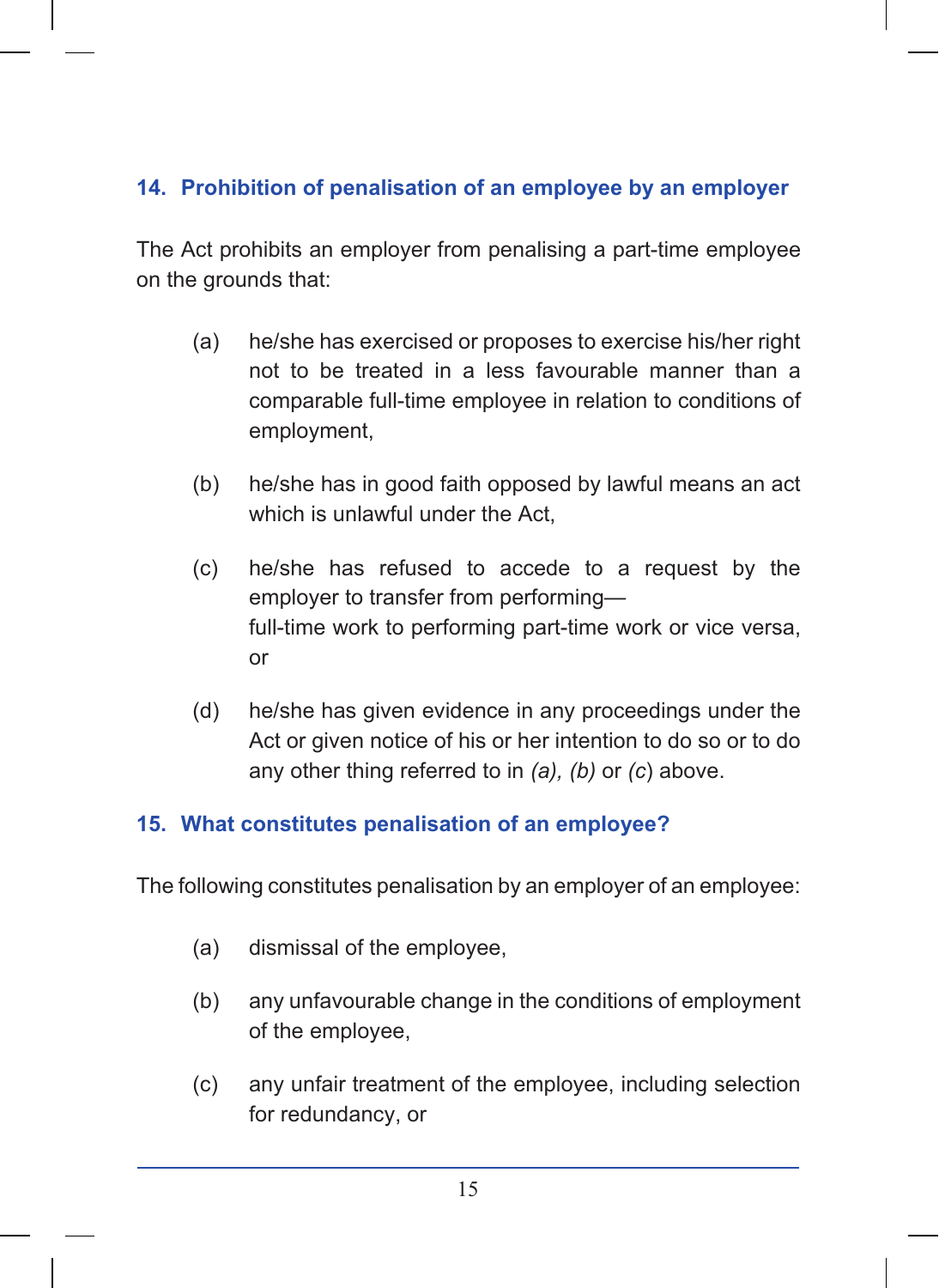$(d)$ any other action which is prejudicial to his or her employment.

#### 16. Exception to penalisation provisions

Any action by an employer against an employee, who refuses to accede to a request by the employer to transfer from performing full-time to performing part-time work or vice versa, shall not constitute a penalisation of an employee if the following conditions are met:-

the emplover must have substantial grounds both to justify the employer's making the request concerned and for taking that action consequent on the employee's refusal, and

the taking of that action is in accordance with the employee's contract of employment and the provisions of any other employment rights legislation.

#### 17. Protection against penalisation including dismissal

Where an employee has:

less than one year's service and is dismissed within the meaning of the Unfair Dismissals Acts 1973 to 1993, he/she may refer a case to a Rights Commissioner under the Protection of Employees (Part-Time Work) Act 2001.

more than one year's service and is dismissed within the meaning of the Unfair Dismissals Acts 1973 to 1993, he/she may refer a complaint to a Rights Commissioner under the Protection of Employees (Part-Time Work) Act 2001 or under the Unfair Dismissals Acts 1973 to 1993. However, relief may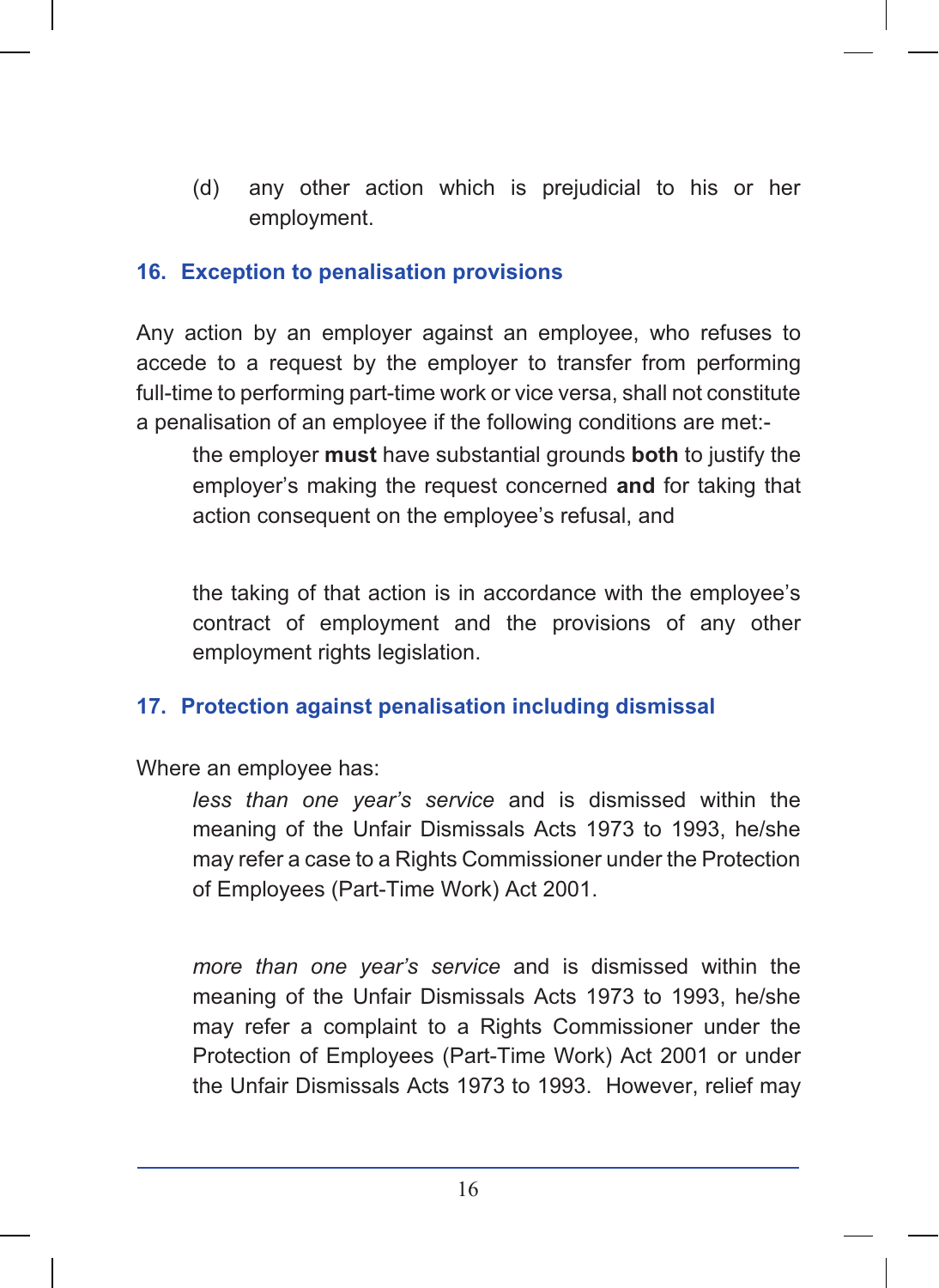not be granted to the employee in respect of that penalisation under both these Acts

### 18. What form of redress is available under the Act?

An employee may refer a dispute in relation to an entitlement under the Act to a Rights Commissioner of the Labour Relations Commission for adjudication. A decision of the Rights Commissioner can be appealed to the Labour Court for legally binding determination.

# 19. Referral of complaints

An employee or any trade union of which the employee is a member, with the consent of the employee, may present a complaint to a Rights Commissioner if it appears that the employer has failed to provide an entitlement to which the employee is due under the Act.

Written notice of complaint must be presented within 6 months of the date of the alleged contravention. The time limit for submitting a complaint for redress of the alleged contravention may be extended by a further 12 months if the Rights Commissioner is satisfied that the failure to present the complaint within the normal 6 month period was due to reasonable cause.

Under the Act, the Rights Commissioner, on receipt of a complaint, will send a copy of the notice of complaint to the employer. The Rights Commissioner will then give the parties an opportunity to be heard by him/her and to present any evidence relevant to the complaint. After hearing the parties, the Rights Commissioner will issue a written decision.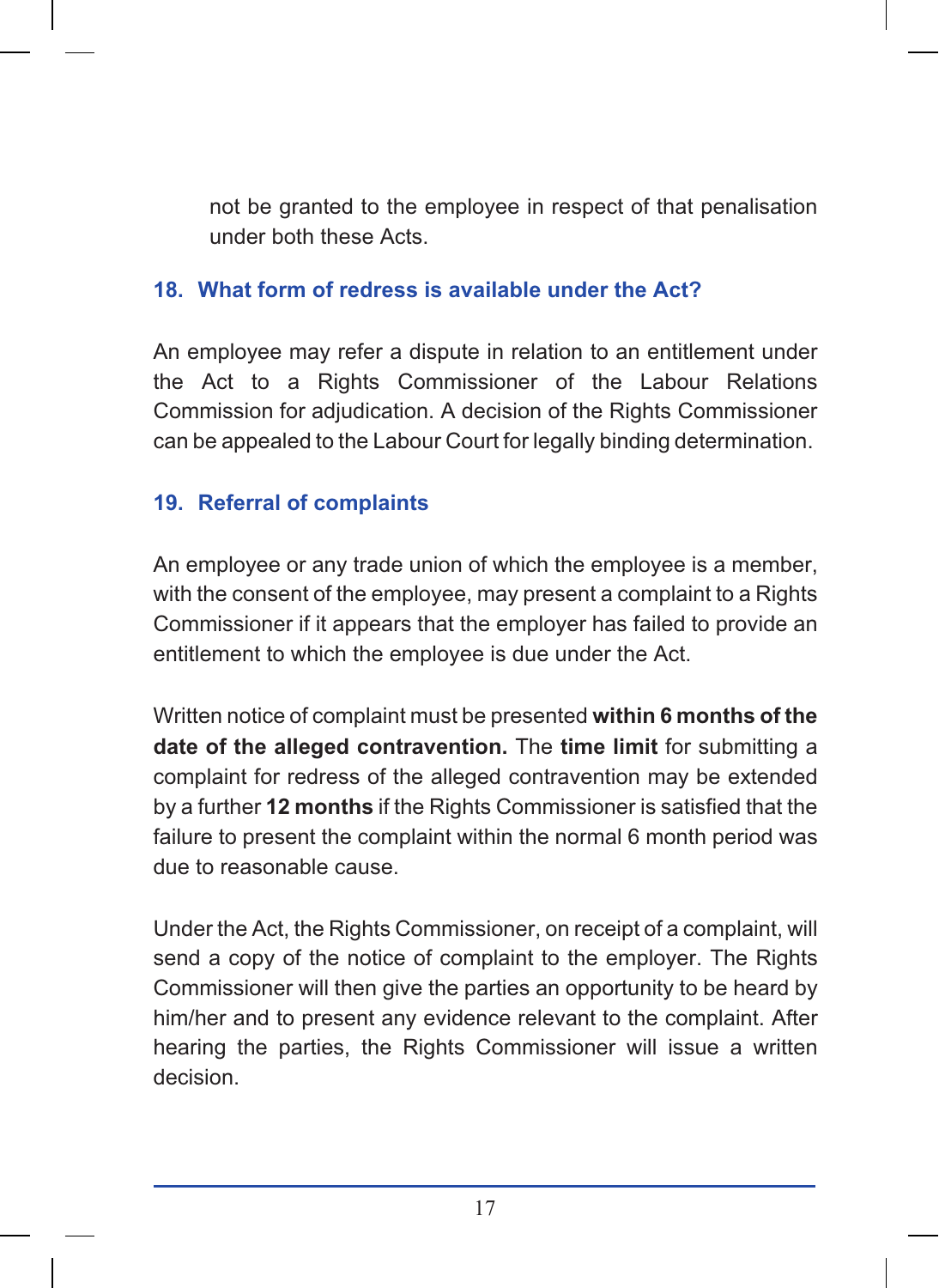Proceedings before a Rights Commissioner will be held in private.

The provisions of this Act regarding the resolution of disputes (access to Rights Commissioner/Labour Court) do not apply to members of the Defence Forces.

## **20. Rights Commissioner's Decisions**

A decision of the Rights Commissioner shall do one or more of the following: -

declare that the complaint was, or was not, well founded,

require the employer to comply with the relevant provision,

require the employer to pay the employee compensation not exceeding 2 years' remuneration.

In a case where the ownership of a business changes after the contravention to which the complaint relates, the new employer will be considered as the employer with reference to the above decision.

# 21. Appeal from decisions of Rights Commissioner

The employer or employee may appeal the Rights Commissioner's decision to the Labour Court within 6 weeks from the date it was communicated to the parties. The Labour Court shall copy the notice of appeal to the other party and hear the parties according to its own procedures.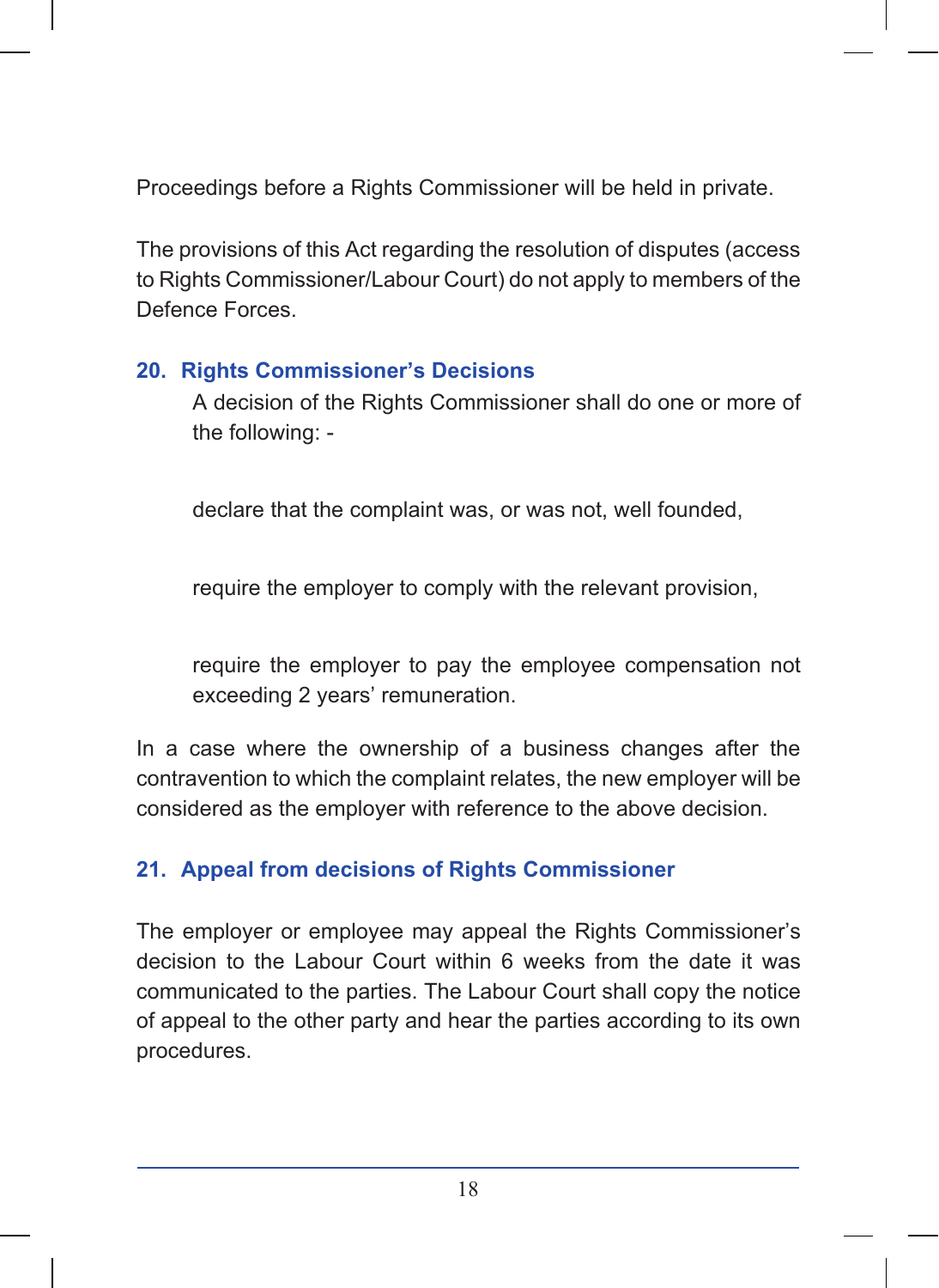A complaint by an employee that a Rights Commissioner's decision has not been implemented may be made by the employee concerned to the Labour Court 6 weeks after, but within 12 weeks of, the date on which the decision was communicated to the employee. The Court will issue a determination to the like effect of the Rights Commissioner's decision. The Act precludes the Court from hearing the employer concerned or other evidence in this case.

# 22. Appeals to the High Court

A party to proceedings before the Labour Court may appeal to the High Court on a point of law from a determination of the Labour Court and the determination of the High Court shall be final and conclusive.

# 23. Referrals by the Minister to the High Court

The Minister for Jobs, Enterprise and Innovation may, at the request of the Labour Court, refer a question of law arising in proceedings before the Court to the High Court.

## 24. Enforcement of Labour Court determinations

Following the hearing of the appeal, the Labour Court shall issue a determination. If the Court's determination is not implemented within 6 weeks from the date on which the determination is communicated to the parties, the Circuit Court, on application by the employee concerned, by a trade union of which the employee is a member if it has the employee's consent or by the Minister, if the Minister considers it appropriate and without further hearing, shall make an Order directing the employer to carry out the determination in accordance with its terms.